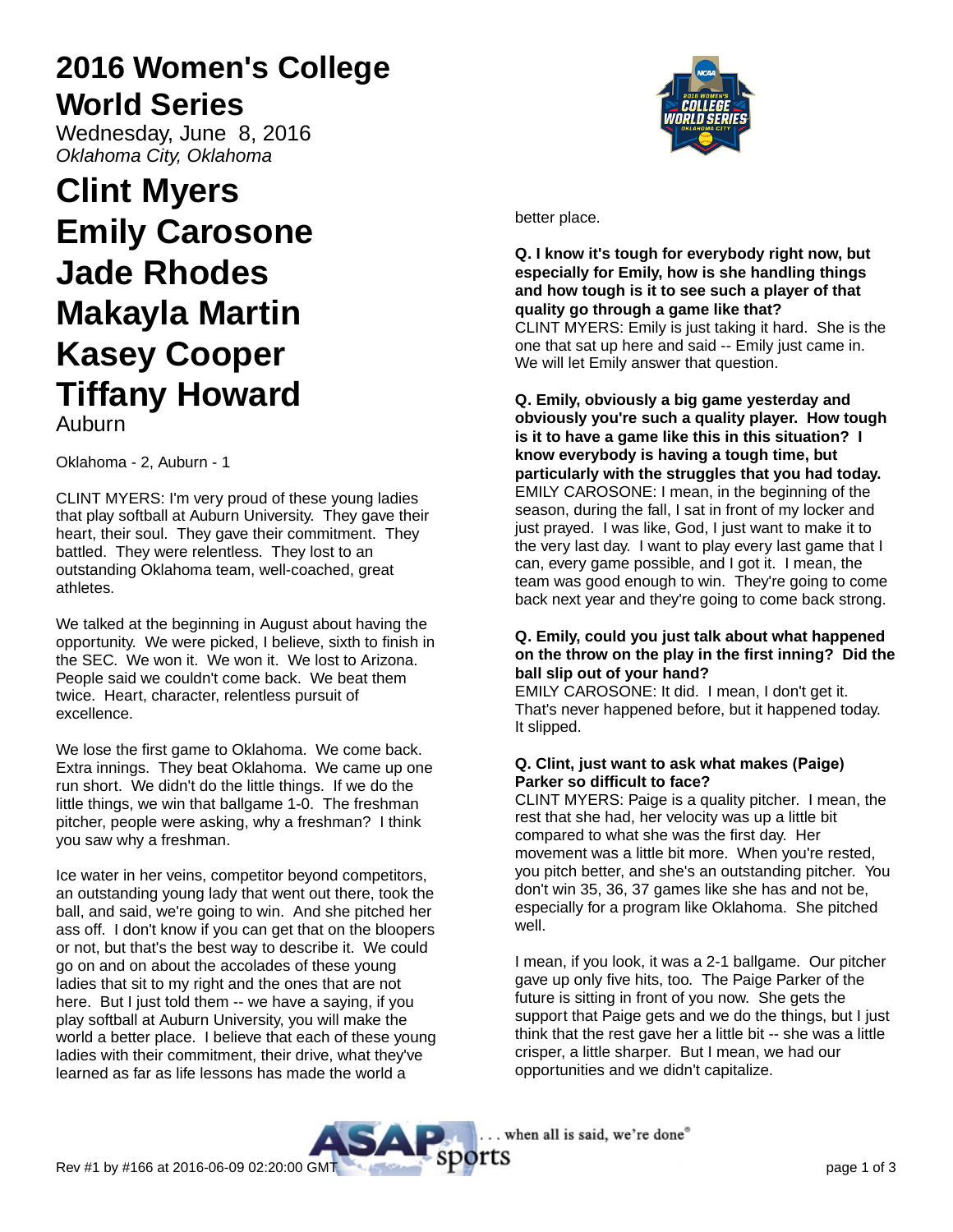**Q. Makayla, you've just heard your coach say you pitched your ass off. How do you feel about your performance, such a high pressure situation for you being a freshman, and how hungry are you going to be next year to get back here?**

MAKAYLA MARTIN: I mean, I wasn't really pressured when Corey (Myers) and all the coaches told me I was going to throw this game. I already knew I was going to throw this game yesterday, or two days ago, I don't know. But I mean, I thought I -- the game was -- I thought I was throwing good, and just like little things happened. I don't know. I don't know.

CLINT MYERS: I think you did a good job answering that.

## **Q. For the seniors, what did you tell your team coming into this game, and what final notes are you going to leave with them for next season?**

TIFFANY HOWARD: I just want everybody to give all they had and leave it all on the field. We've worked so hard and just to let it just play and have fun. I had fun even though we lost. I had fun playing the game. That's all I can ask of our underclassmen to do. I just hope they continue to work just as hard as we did this entire year in practice and really do come back stronger and bring these other freshmen in and get them moving faster and learning faster. They'll be right back here next year if they can do that, and I know they can.

#### **Q. Jade, Emily and Kasey, how frustrating is a game like this knowing you're a much better hitting team than that and not being able to deliver in a game like this?**

JADE RHODES: I wouldn't say frustrated. I mean, yeah, it's frustrating, but it happens to the best. We got them to the third game, and most people didn't even think that was going to happen. I mean, I wouldn't want it any other way. This is an amazing team, and it's just -- you know, it sucks that we had to go out this way. But I know that we're capable of hitting. We've shown it all the time. The second game, look, we scored 11 runs in, what, two innings? So I really don't have any doubt that we could have done it again, so it is what it is.

EMILY CAROSONE: Paige Parker did a great job. It's the happiest time of the year and the saddest time of the year. There's always a loser and there's always a winner, and I think Oklahoma deserves it.

KASEY COOPER: I'm frustrated to the fact that we know we're better, but I'm more frustrated that we didn't have Emily's back. Emily had a bad game, and we weren't there for her, and we're better. When Whitney (Jordan) had a bad game, we got behind her and we gave her

the support, and Emily shouldn't be feeling this way because we didn't have her, and that's what I have to say about that.

#### **Q. Jade and Tiffany, Jay Jacobs said the other day that Clint Myers is the best teacher he's ever been around. What did he teach you and what will you leave this program with?**

TIFFANY HOWARD: Confidence. I had none of it basically my sophomore year, and it definitely built on every single year, and just him believing in me made me want to believe in myself even more, so mostly that. And literally just taught the game to me in a whole new way. I really don't think I understood softball quite as well as I thought I did until he came here, and I felt like I was literally learning a whole new game full and I think of him so much because he finally got me to my full potential I feel like, and I can't thank him enough for that.

### **Q. Jade, you had a successful series against Paige Parker, two home runs. Talk about what it was like to face her.**

JADE RHODES: Just like facing any other pitcher. I mean, you're going against the best of the best when you come to the College World Series. She did her thing. I mean, she came in there and shut us down. A couple of us had great at-bats, and just seeing the ball was great, knowing that my last at-bat, I mean, it wasn't a hit, but she did her thing. She's a great pitcher and she came in and shut us down.

#### **Q. For the seniors, when you think, and I know it's probably tough right now about the transformation this program has undergone since you were freshmen getting to this point, are you proud of the shape you're leaving the program in, and what do you think the future holds?**

JADE RHODES: For me, I couldn't be more proud. Starting from when I was a freshman and ending now, I mean, it's an amazing feeling. Having Coach come in my sophomore year, he turned it around. I mean, obviously a lot of you don't know I was not the person I was my freshman year to now. Getting to finish with Emily, I mean, we call us our right side, so Emily is always going to be there if I'm there. I know he's going to leave -- this whole team, this is going to be a whole big turnaround. People are coming in. He's going to pick it up. He's not going to quit teaching. He's going to tell them what he told us, and that's -- we're not slowing down for you, you're going to have to pick it up and you're going to have to go with our pace because we're not slowing down.

TIFFANY HOWARD: I can't be more proud of us. I literally sometimes just sit down and really think about our freshman year, and then the transition our

. when all is said, we're done"